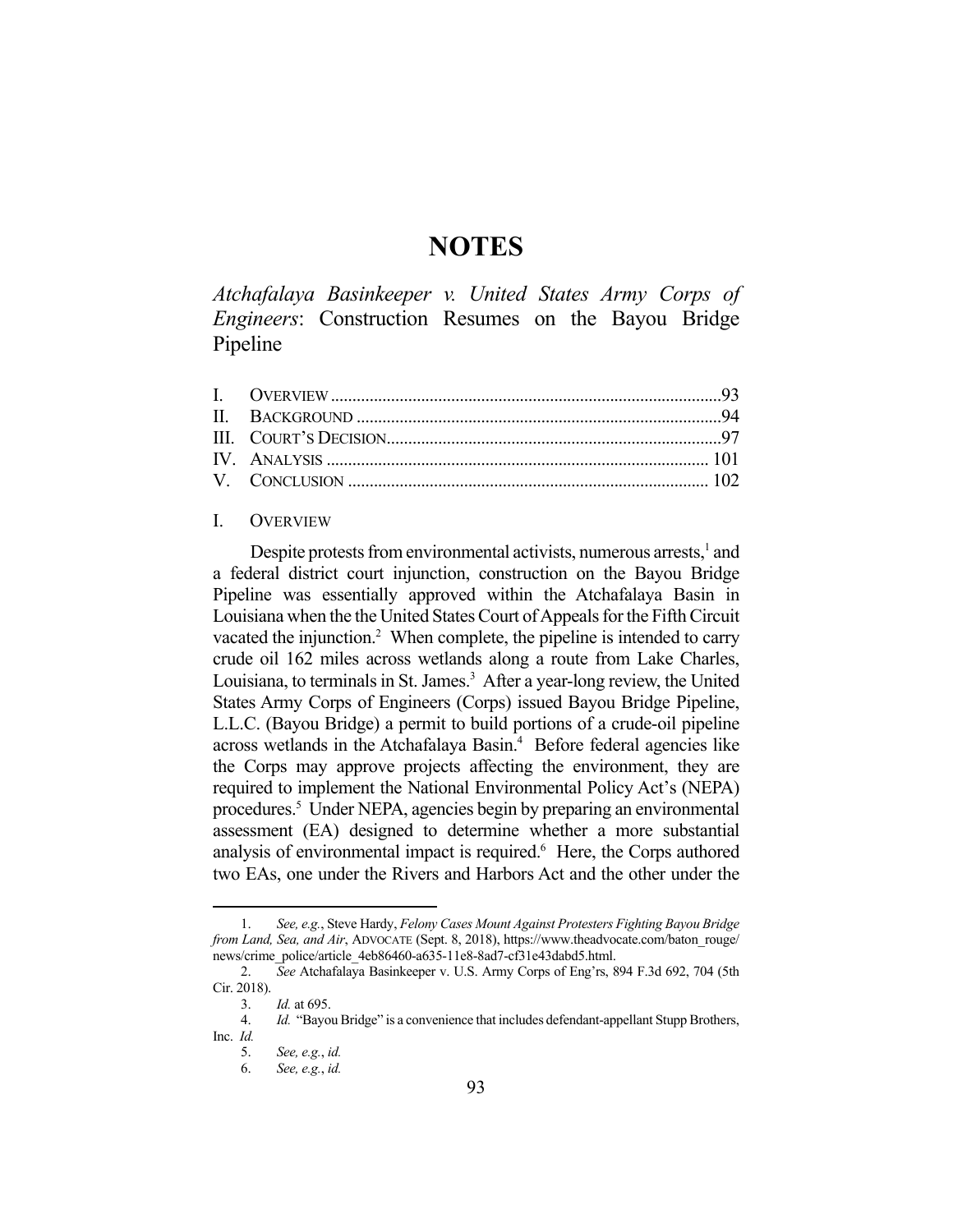Clean Water Act (CWA).<sup>7</sup> Together, the EAs spanned over 200 pages, plus nearly 200 pages more of appendices.<sup>8</sup> From these assessments, the Corps determined that a full Environmental Impact Statement (EIS) was not required for the Bayou Bridge project and issued a Finding of No Significant Impact (FONSI).<sup>9</sup> On December 14, 2017, the Corps issued a permit to Bayou Bridge for construction of the pipeline.10

 Atchafalaya Basinkeeper and other organizations (Basinkeeper) interested in the ecology of the Atchafalaya Basin brought suit in January 2018 against the Corps and sought a preliminary injunction to redress alleged violations of NEPA and the CWA; Bayou Bridge intervened as defendants.<sup>11</sup> The United States District Court for the Middle District of Louisiana held an expedited hearing and granted an injunction against Bayou Bridge only within the Atchafalaya Basin.<sup>12</sup> Bayou Bridge then sought a stay of the injunction pending appeal, which the United States Court of Appeals for the Fifth Circuit granted in a split decision.<sup>13</sup> The United States Court of Appeals for the Fifth Circuit *held* that the project did not have a significant environmental impact, and therefore, a FONSI, rather than a mitigated FONSI, was warranted; there was a rational connection between project, CWA, and NEPA implications, and the Corps' EAs were not required to discuss cumulative effects with regard to preexisting spoil banks. *Atchafalaya Basinkeeper v. United States Army Corps of Engineers*, 894 F.3d 692, 695 (5th Cir. 2018).

# II. BACKGROUND

 This case is grounded in an understanding of two federal statutes— NEPA and the CWA—while also implicating a third, the Rivers and Harbors Act of 1899, under which the Corps issued the EA pertaining to structures (the construction of the pipeline itself).<sup>14</sup> First, NEPA, enacted in 1969, constitutes an environmental Magna Carta that has significantly influenced federal agencies in their decision-making.15 Under NEPA, all major federal actions "significantly affecting the quality of the human

 <sup>7.</sup> *Id.* (the Rivers and Harbors Act EA was under section 408 of that Act, while the other EA was under section 404 of the CWA).

 <sup>8.</sup> *Id.*

 <sup>9.</sup> *Id.*

 <sup>10.</sup> *Id.*

 <sup>11.</sup> *Id.* 

 <sup>12.</sup> *Id.* at 696.

 <sup>13.</sup> *Id.*

 <sup>14.</sup> *See id.* at 695.

 <sup>15.</sup> *See* National Environmental Policy Act of 1969, 42 U.S.C. §§ 4321-4370 (2018).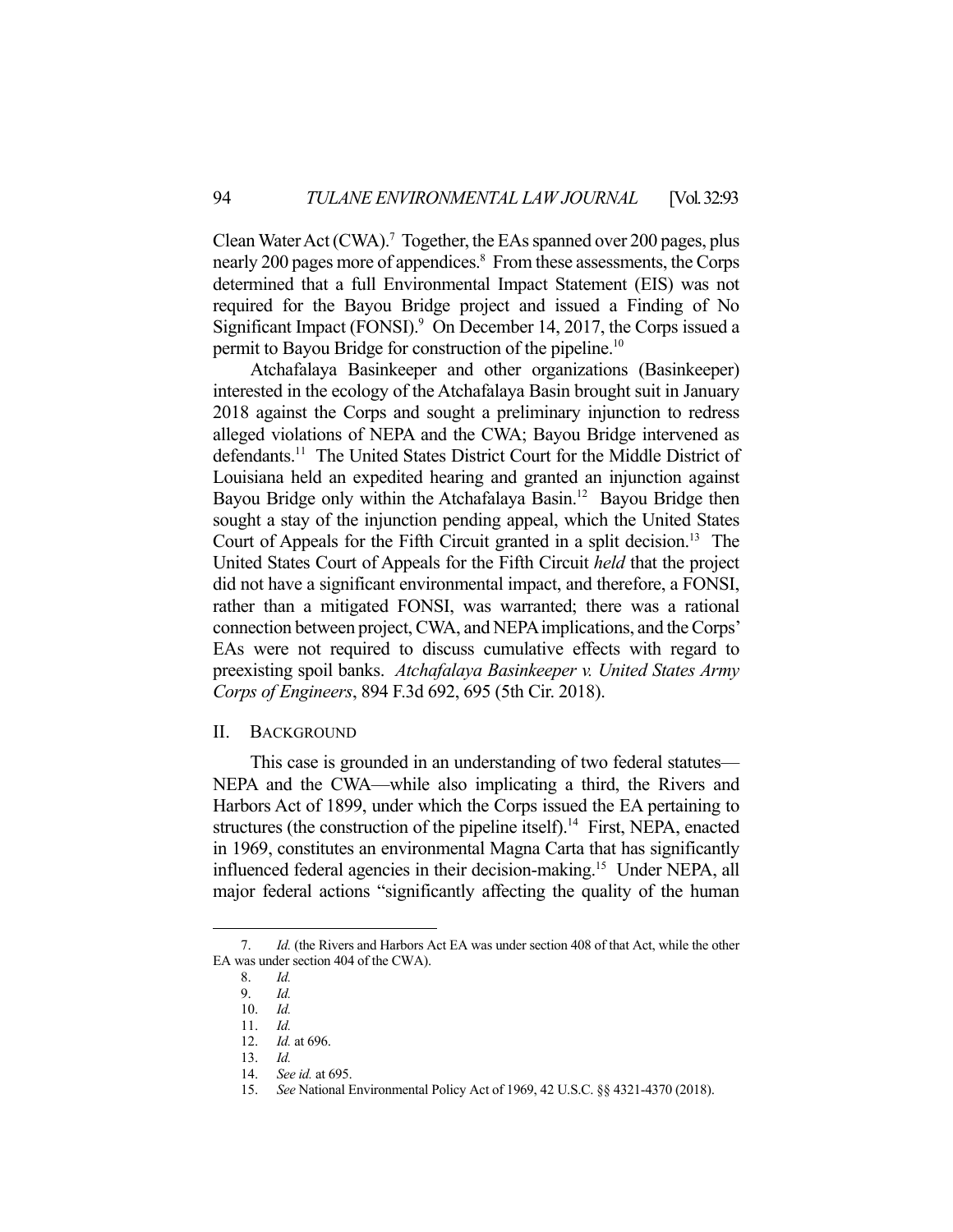environment" require a "detailed statement"—an EIS—by the agency taking an action with such significant environmental impact.<sup>16</sup> An EIS must detail the effects of the proposed action and any alternatives.<sup>17</sup> Since the enactment of NEPA, courts have navigated, and often diverged in their interpretation and application of, the substantive requirements of the Act.<sup>18</sup>

 An early case examining the significance requirement for agency actions and criteria for when environmental impact is significant was Hanly v. Kleindienst.<sup>19</sup> In *Hanly*, the Second Circuit Court of Appeals adopted a two-pronged framework for determining a proposed action's environmental significance.<sup>20</sup> Under that framework, an agency should analyze a proposed action relative to (1) the adverse environmental effects it would cause in excess of existing uses, $21$  and (2) how its effects would combine with existing adverse conditions or previous uses in the affected area.22 More recently, the Ninth Circuit Court of Appeals held that, if an agency's action "may" have a significant effect on the environment, it is not necessary to show that a significant impact will "in fact" occur.<sup>23</sup> The Fifth Circuit Court of Appeals has long held a similar view: "[I]f the court finds that the project may cause a significant degradation of some human environmental factor (even though other environmental factors are affected beneficially or not at all), the court should require the filing of an impact statement."<sup>24</sup>

 <sup>16.</sup> *See id.* § 4332(C).

 <sup>17.</sup> *Id.*

 <sup>18.</sup> *See, e.g.*, Vt. Yankee Nuclear Corp. v. Nat. Res. Def. Council, 435 U.S. 519, 548 (1978) (holding that NEPA did not impose procedural requirements beyond those of the Administrative Procedure Act with regard to Atomic Energy Commission rulemaking); Sabine River Auth. v. U.S. Dep't of Interior, 951 F.2d 669, 679-80 (5th Cir. 1992) (holding that NEPA did not require the U.S. Fish & Wildlife Service to compile an EIS when it acquired a wetlands nondevelopment easement because acceptance of such did not alter the environmental status quo); Fritiofson v. Alexander, 772 F.2d 1225, 1243 (5th Cir. 1985) (holding that NEPA, and related Council on Environmental Quality (CEQ) regulations, required consideration of cumulative impacts when deciding whether a single proposed action would have a significant environmental impact relative to "reasonably foreseeable future actions"); Calvert Cliffs' Coordinating Comm., Inc. v. U.S. Atomic Energy Comm'n, 449 F.2d 1109, 1118 (D.C. Cir. 1971) (emphasizing that NEPA requires consideration of environmental impact to the "fullest extent possible").

 <sup>19.</sup> *See* Hanly v. Kleindienst, 471 F.2d 823 (2d Cir. 1972).

 <sup>20.</sup> *Id.* at 830-31.

 <sup>21.</sup> *Id.* at 830.

 <sup>22.</sup> *Id.* at 831.

 <sup>23.</sup> Ocean Advocates v. U.S. Army Corps of Eng'rs, 402 F.3d 846, 864-65 (9th Cir. 2005).

 <sup>24.</sup> Save Our Ten Acres v. Kreger, 472 F.2d 463, 467 (5th Cir. 1973); *see also* Fritiofson v. Alexander, 772 F.2d 1225, 1238 (5th Cir. 1985) (admitting that the Fifth Circuit's decisions applying *Kreger* had not been entirely "consistent" or "pellucid" (citations omitted)).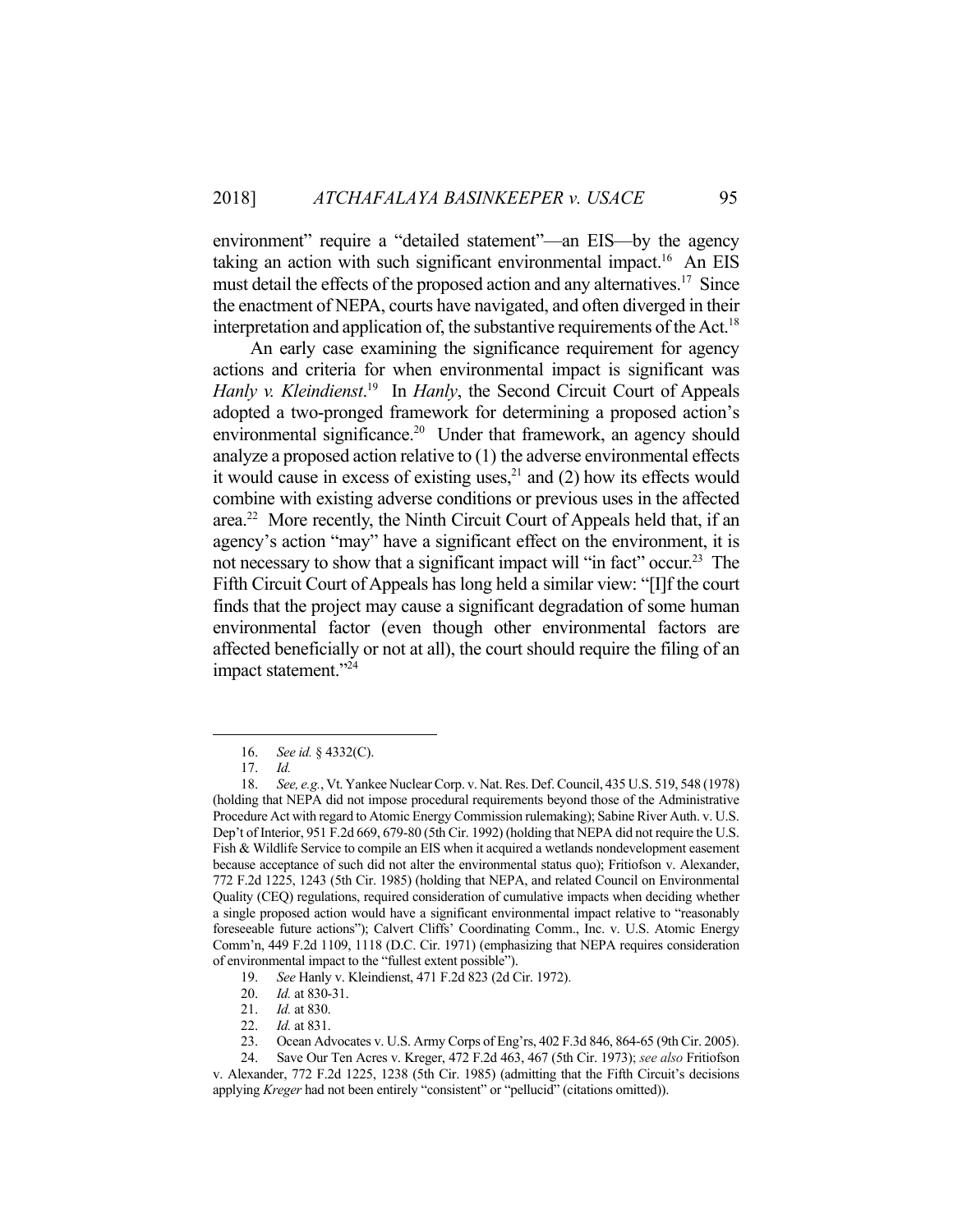*O'Reilly v. United States Army Corps of Engineers* marked a defining moment in the interpretation of FONSI challenges in the Fifth Circuit.<sup>25</sup> In that case, individuals affected by dredging and filling of wetlands near a residential development brought suit challenging a Corps FONSI, which had resulted in the issuance of a permit under section 404 of the CWA, claiming that it was arbitrary and capricious for three reasons. 26 The Fifth Circuit held in *O'Reilly* that the Corps acted arbitrarily in issuing a FONSI that failed to detail how mitigation measures would render adverse environmental effects insignificant, as well as in failing to consider the cumulative effects of the project.<sup>27</sup>

 Second, when Congress enacted the 1972 amendments to the Federal Water Pollution Control Act (FWPCA), which came to be known collectively as the CWA, it did so in an effort to restore and maintain the "chemical, physical, and biological integrity of the [the] Nation's waters."<sup>28</sup> Because the FWPCA had persistently failed to suitably remedy the water pollution problem, Congress enacted the far more expansive CWA,29 which contains provisions establishing effluent limitations and standards.<sup>30</sup> The CWA defines "navigable waters" as the "waters of the United States, including the territorial seas,"<sup>31</sup> a definition that, while recently contentious and in limbo,<sup>32</sup> was not in dispute in the instant matter. More relevant here was section 404 of the CWA, which authorizes the Secretary of the Army, acting through the Corps of Engineers, to issue permits for the discharge of dredged or fill material into navigable waters at specified disposal sites.33

 <sup>25.</sup> *See* O'Reilly v. U.S. Army Corps of Eng'rs, 477 F.3d 225 (5th Cir. 2007).

 <sup>26.</sup> *Id.* at 227.

 <sup>27.</sup> *Id.*

 <sup>28.</sup> Clean Water Act, 33 U.S.C. § 1251(a) (2018).

 <sup>29.</sup> *See, e.g.*, Ann K. Wooster, Annotation, *Actions Brought Under the Federal Water Pollution Control Act Amendments of 1972 (33 U.S.C.A. §§ 1251 et seq.)—Supreme Court Cases*, 163 A.L.R. Fed. 531, § 2(a) (2018) (noting that the FWPCA was amended many times from 1948 until 1972, when the Clean Water Act was enacted, because the FWPCA and its amendments "had failed to solve the nation's water pollution problems").

 <sup>30.</sup> *See* 33 U.S.C. § 1311.

 <sup>31.</sup> *Id.* § 1362(7).

 <sup>32.</sup> *See, e.g.*, Rapanos v. United States, 547 U.S. 715 (2006) (containing a plurality opinion that, with J. Kennedy's opinion concurring in the judgment, awarded judgment to the plaintiff suing the federal government; the plurality opinion, authored by J. Scalia, held that only wetlands with a continuous surface connection to "waters of the United States" were "adjacent to" such waters so as to be covered under the CWA; J. Kennedy's swing opinion focused instead on determining whether a "significant nexus" with navigable-in-fact waters existed). Ambiguity with regard to the "waters of the United States" has continued since *Rapanos* with regard to, in particular, EPA rulemaking and groundwater cases.

 <sup>33. 33</sup> U.S.C. § 1344.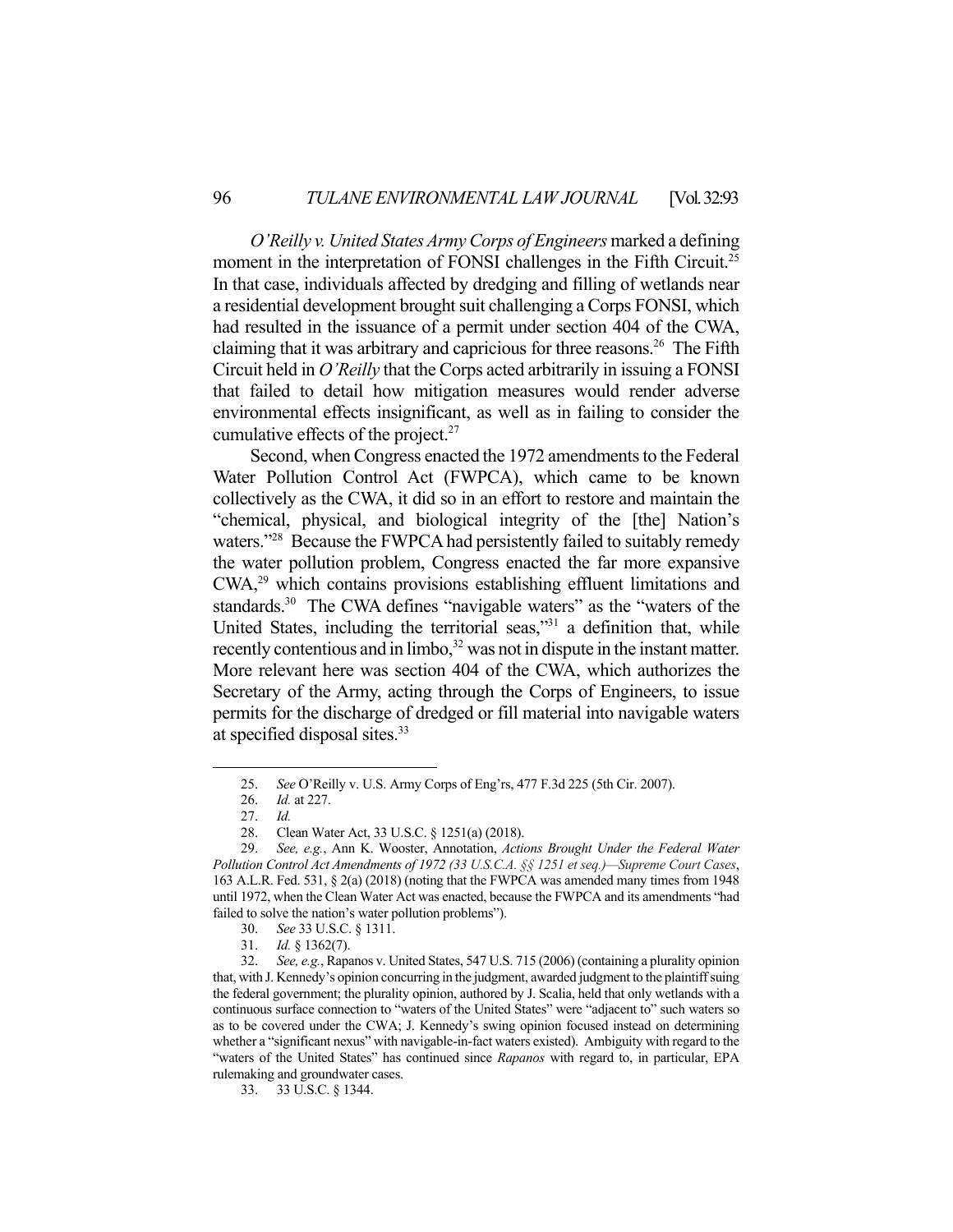Finally, when the Rivers and Harbors Act was enacted in 1899, it made throwing, discharging, or depositing any refuse matter of any kind into the navigable waters of the United States illegal. $34$  This Act further provides that any alteration of a work "built by the United States," such as a levee, dike, pier, or jetty, requires an Army permit based on the Corps' recommendation that the alteration "will not be injurious to the public interest."35

#### III. COURT'S DECISION

 In the noted case, the Fifth Circuit noted, critically, that the district court failed to distinguish between the "mitigated FONSI" at issue in *O'Reilly* and the FONSI at issue in the instant matter.<sup>36</sup> This critical distinction ultimately led the appeals court to vacate the preliminary injunction issued by the district court on the ground that the district court committed legal error in interpreting the applicable NEPA and CWA provisions.37 In a split decision, the Fifth Circuit ruled that the district court "misperceived the applicable regulations" and found that the Corps' analysis vindicated its decision that an EA sufficed to satisfy its obligations under NEPA and the CWA.38

 Here, the Fifth Circuit reviewed the district court's preliminary injunction under the deferential abuse-of-discretion standard.<sup>39</sup> With regard to the Corps' FONSI determination, the appeals court noted that it was subject to the Administrative Procedure Act's deferential arbitraryand-capricious standard.<sup>40</sup> Noting that the district court found three fundamental failures in the Corps' FONSI, the Fifth Circuit reframed the analysis by emphasizing the aforementioned failure to distinguish between a mitigated FONSI (*O'Reilly*)—which meant that, without mitigation (*O'Reilly* failed to properly describe and substantiate mitigation measures), a project would have a significant impact—and a FONSI that found no significant impact *because* of explicated mitigation measures  $(here).<sup>41</sup>$  Failure to recognize this distinction, the Fifth Circuit noted, had

 <sup>34.</sup> Rivers and Harbors Act of 1899, 33 U.S.C. § 407.

 <sup>35.</sup> *Id.* § 408.

 <sup>36.</sup> Atchafalaya Basinkeeper v. U.S. Army Corps of Eng'rs, 894 F.3d 692, 698 (5th Cir. 2018).

 <sup>37.</sup> *Id.* at 704.

 <sup>38.</sup> *Id.* at 695.

 <sup>39.</sup> *Id.* at 696 (citing La Union Del Pueblo Entero v. FEMA, 608 F.3d 217, 220 (5th Cir.

<sup>2010)).</sup>  40. *Id.* 

 <sup>41.</sup> *Id.* at 698.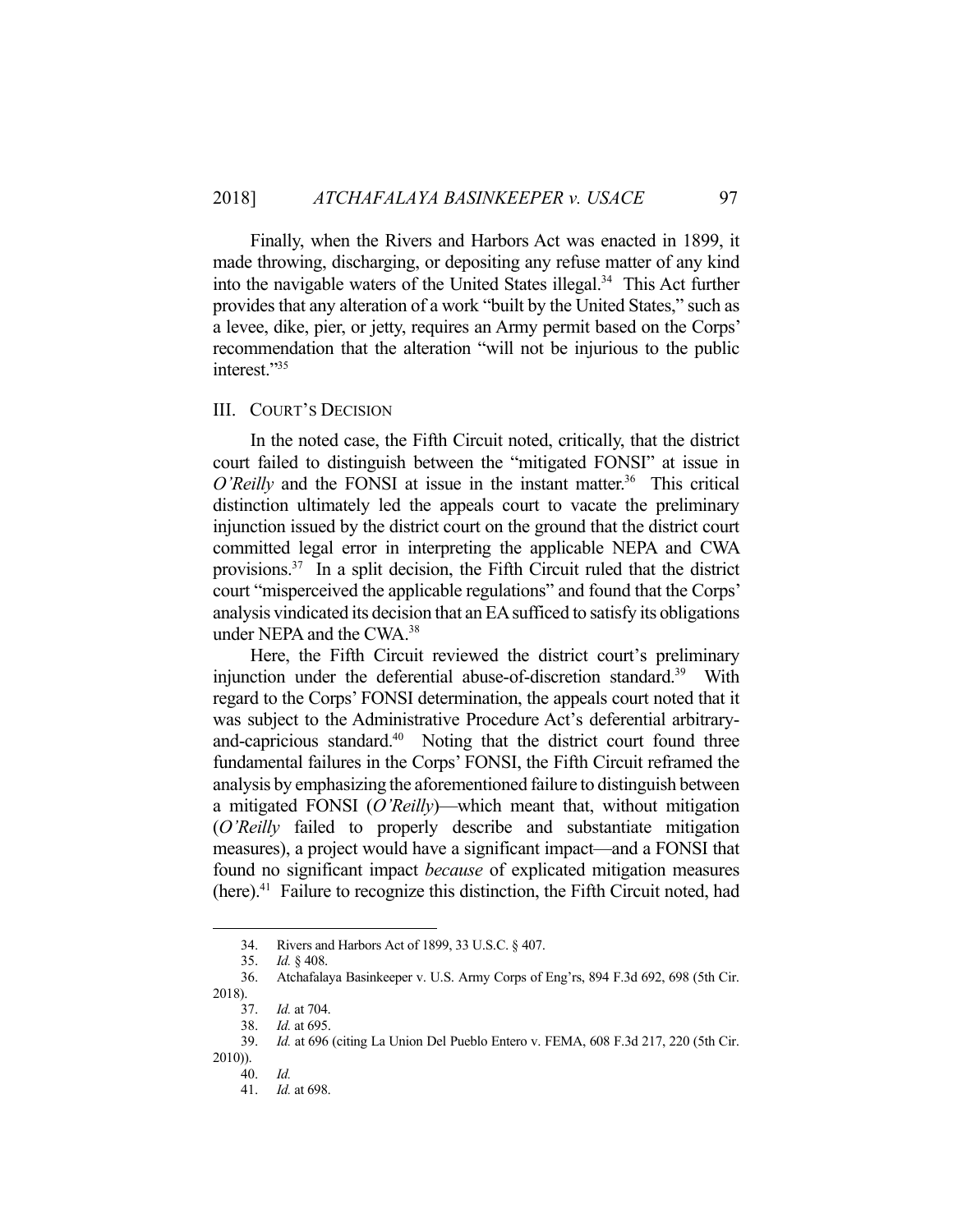set the district court down a path of legal error.<sup>42</sup> This failure had led the district court to incorrectly deem the consideration of mitigation techniques contained in the EAs to be merely "perfunctory."43

 With regard to the consideration of cumulative impacts under NEPA, the district court had determined that the Corps was "myopic" in its consideration of cumulative impacts such that its EA was deficient in that regard, specifically with regard to spoil banks.<sup>44</sup> Citing federal regulations with regard to the definition of "cumulative impact," the Fifth Circuit reasoned that, because proposed mitigation techniques would render, in the Corps' estimation, no incremental effects from spoil banks, there could be, by definition, no cumulative effects from spoil banks.<sup>45</sup> In this regard, the Fifth Circuit also found significant the EA's determination that the Bayou Bridge project only threatened temporary or conversion loss of wetlands, not permanent loss.<sup>46</sup>

 Given this reading in combination with the aforementioned determination that the FONSI here was not "mitigated," the Fifth Circuit reversed the district court's holding with regard to Basinkeeper's NEPAbased arguments.<sup>47</sup>

 The Fifth Circuit necessarily also considered the question of whether the Corps properly applied CWA regulations in determining that Bayou Bridge could "(1) utilize approved construction methods within the Basin, and (2) purchase (a) in-kind mitigation credits . . . and, when those were exhausted, (b) out-of-kind credits of bottomland hardwood acreage within the watershed to compensate for the project's impact."48 Thus, consideration of the CWA issue(s) likewise entailed examination of mitigation techniques, but in the more explicitly defined realm of Corps compensatory mitigation, as opposed to the broader, more conceptual NEPA realm.<sup>49</sup>

 The CWA requires such compensatory mitigation when aquatic functions and services will be lost via permitted activity.<sup>50</sup> The Fifth Circuit found that the district court misread 33 C.F.R. § 332.3(a)(1) when it concluded that the Corps did not explain the need for, or alternatives to,

 <sup>42.</sup> *Id.* at 698-99.

 <sup>43.</sup> *Id.* at 697.

 <sup>44.</sup> *Id.* at 703.

 <sup>45.</sup> *Id.* (citing 40 C.F.R. § 1508.7 (2018)).

 <sup>46.</sup> *Id.*

 <sup>47.</sup> *Id.* at 699, 704.

 <sup>48.</sup> *Id.* at 699.

 <sup>49.</sup> *See id.* at 699-700.

 <sup>50.</sup> *Id.* at 699 (citing 33 C.F.R. § 332.3(a)(1)).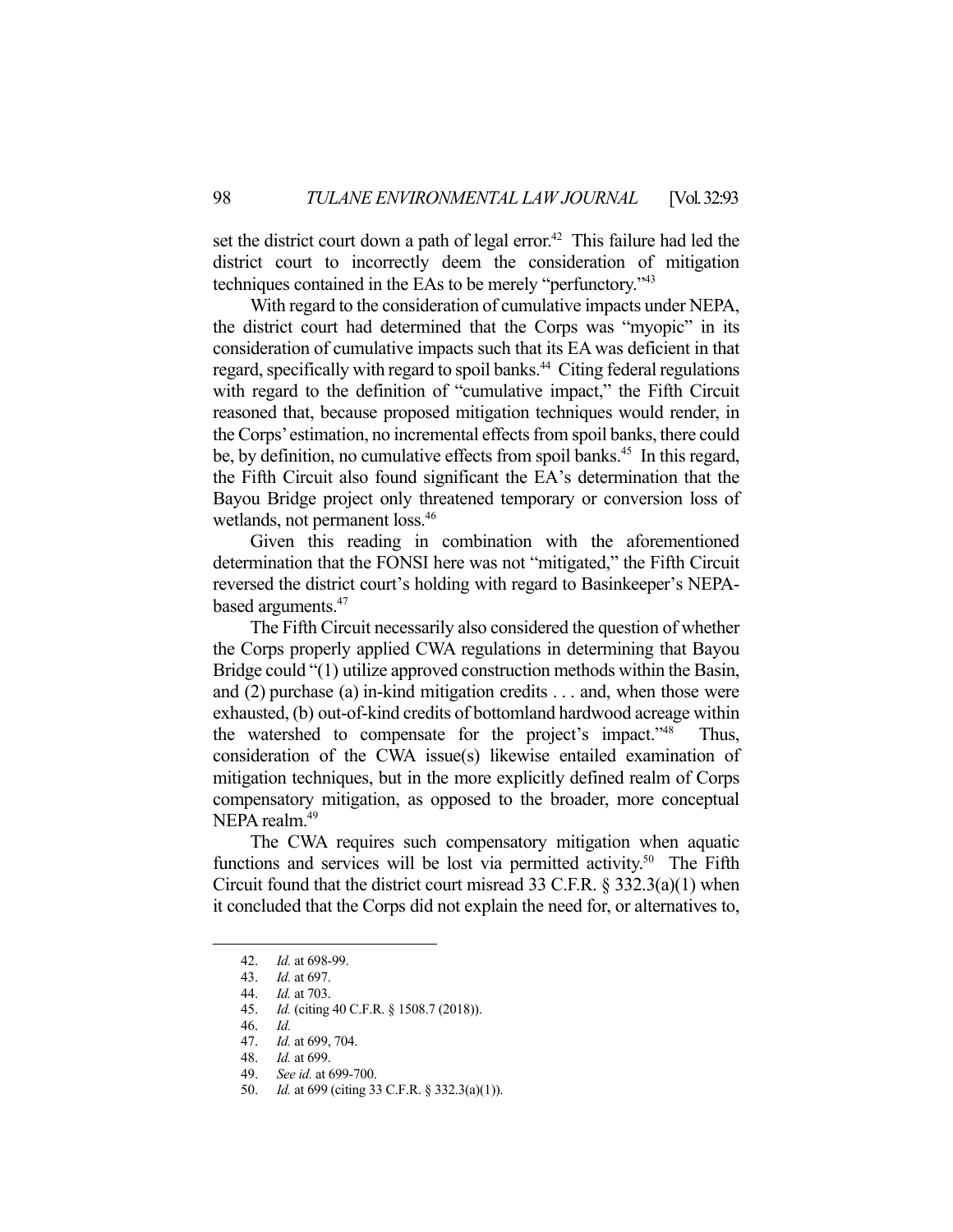out-of-kind mitigation credits.51 Additionally, the court here found that the lower court failed to acknowledge that the regulation was being implemented via the Louisiana Wetland Rapid Assessment Method  $(LRAM).<sup>52</sup>$  The Fifth Circuit determined that the district court was incorrect in stating that 33 C.F.R. § 332.3 "does not 'impos[e] a mechanical and rigid hierarchy' establishing a preference for out-of-kind mitigation" (in the form of mitigation banks). $53$ 

 Specifically, the court identified regulatory language supporting a mechanical and rigid hierarchy for out-of-kind mitigation practices.<sup>54</sup> For example, the court noted that the regulation specifically states that mitigation banks may be used for such compensatory mitigation because they usually involve consolidating compensatory projects where ecologically appropriate.<sup>55</sup> Further, the regulation states that the type and location options of mitigation areas shall be considered "*in the order presented in paragraphs (b)(2) through (b)(6)*."56 The court stated, "If this language does not set up a plain 'hierarchy' strongly approving of mitigation banks—as opposed to [Basinkeeper's] proffered clean-up by Bayou Bridge of spoil banks created by other pipeline builders long ago it is hard to know what would do."57 Thus, the only question was whether the Corps sufficiently documented how the out-of-kind credits served the Basin's aquatic-ecological needs.<sup>58</sup>

 To answer this question, the Fifth Circuit reviewed the LRAM used to approve Bayou Bridge's permit.<sup>59</sup> The LRAM assigns a numerical value to all types of wetlands found in Louisiana that would be affected by a Corps permit.<sup>60</sup> Using scientific methods, the LRAM converts a numerical value for lost wetlands into mitigation bank credits.<sup>61</sup> The Fifth Circuit noted that the Supreme Court held that the use of such scientific methodology is subject to "particular" judicial deference.<sup>62</sup> Further, the court held that, under NEPA, the CWA, and Supreme Court precedent, all that was required of the Corps in linking the lost aquatic functions and

 <sup>51.</sup> *Id.*

 <sup>52.</sup> *Id.*

 <sup>53.</sup> *Id.* (citing 33 C.F.R. § 332.3).

 <sup>54.</sup> *Id.* at 699-700.

 <sup>55.</sup> *Id.* at 699 (citing 33 C.F.R. § 332.3(a)(1)).

 <sup>56.</sup> *Id.* (citing 33 C.F.R. § 332.3(b)(1)).

 <sup>57.</sup> *Id.* at 700.

 <sup>58.</sup> *Id.*

 <sup>59.</sup> *Id.* at 700-01.

 <sup>60.</sup> *Id.* at 701.

 <sup>61.</sup> *Id.*

 <sup>62.</sup> *Id.* (citing Marsh v. Ore. Nat. Res. Council, 490 U.S. 360, 377-78 (1989)).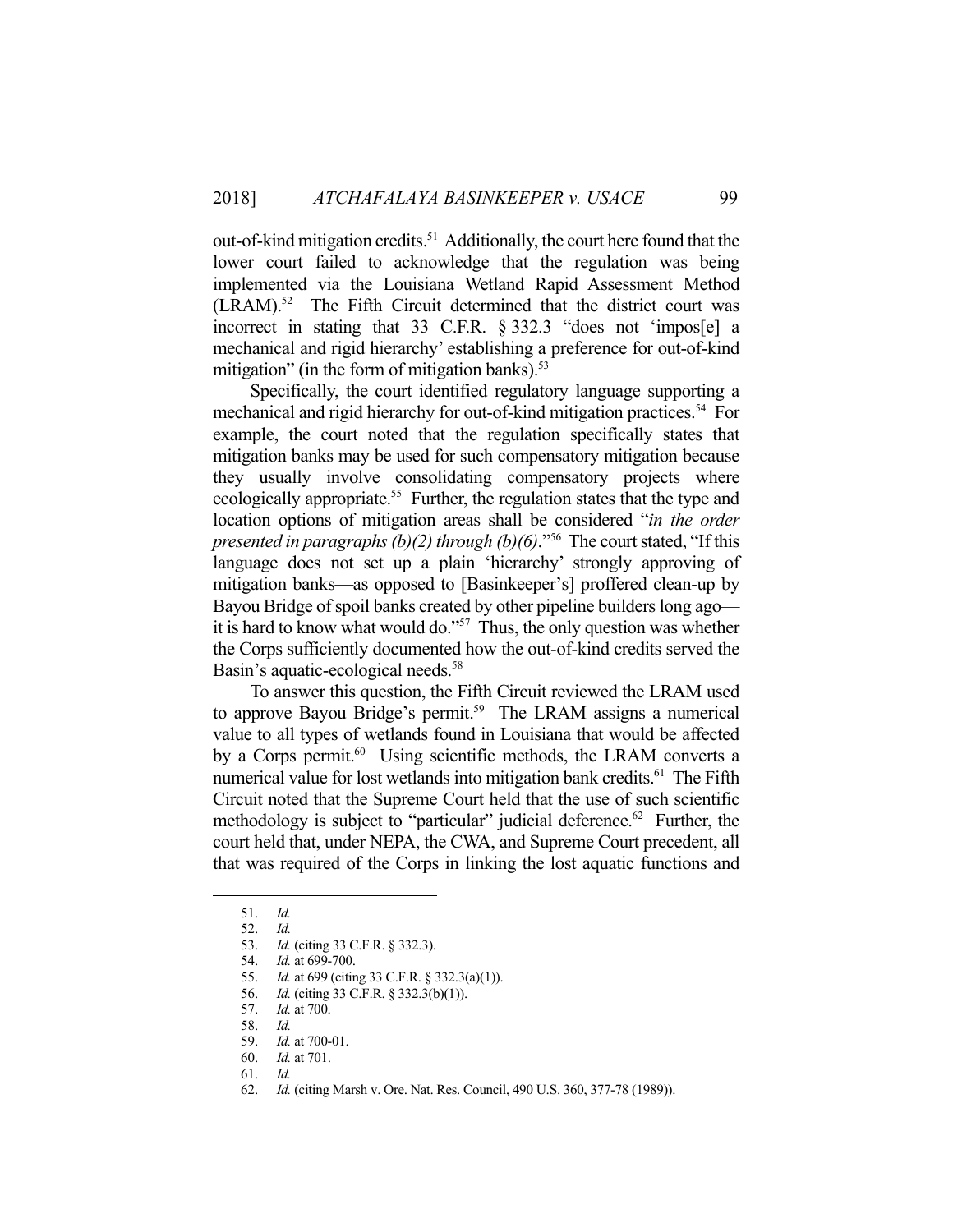services with mitigation bank credits was a rational connection.<sup>63</sup> Given this relatively low hurdle of establishing a rational connection, the Fifth Circuit, after providing seven reasons why such a rational connection was evident in the EAs, held that the Corps' decision in this regard was not arbitrary and capricious.64

 As noted, the holding in the noted case was not unanimous. In a dissenting opinion, Judge Reavley argued that, broadly, the Corps' EAs lacked sufficient explanation in key respects.<sup>65</sup> First, Reavley argued that the CWA and accordant regulations obliged the Corps to determine and subsequently proffer an explanation as to how the Corps' one-for-one swap of cypress-tupelo acreage for bottomland-hardwood acreage would meet the aquatic resource needs of the watershed.<sup>66</sup> Judge Reavley maintained that the LRAM method failed to sufficiently provide such an explanation because it did not account for potential impact differentials between varying front-end (cypress-tupelo) and back-end (bottomlandhardwood) resource types.<sup>67</sup> Second, Reavley took issue with the majority's distinction between types of FONSIs relative to their incorporation of mitigation.<sup>68</sup> Reavley felt that, in essence, the majority was unduly formalistic in distinguishing between a "two-part" mitigated FONSI and a one-step FONSI.<sup>69</sup> The dissent argued that, rather than distinguishing between FONSIs along such a facile dimension, *O'Reilly*'s lesson was that what mattered was whether or not a FONSI relied upon mitigation to differentiate between significant and insignificant environmental impact.<sup>70</sup> Thus it was that Judge Reavley stated, "When an agency cloaks the importance of mitigation behind an ambiguous administrative record, I would hold the agency to the standard articulated in *O'Reilly*."71

 <sup>63.</sup> *Id.* (citing Motor Vehicle Mfrs. Ass'n v. State Farm Mut. Auto. Ins. Co., 463 U.S. 29, 43 (1983)).

 <sup>64.</sup> *Id.* at 701-03.

 <sup>65.</sup> *See id.* at 704-07 (J. Reavley, dissenting).

 <sup>66.</sup> *Id.* at 705.

 <sup>67.</sup> *Id.* at 705-06.

 <sup>68.</sup> *Id.* at 706.

 <sup>69.</sup> *Id.*

 <sup>70.</sup> *Id.* at 706-07.

 <sup>71.</sup> *Id.* at 707.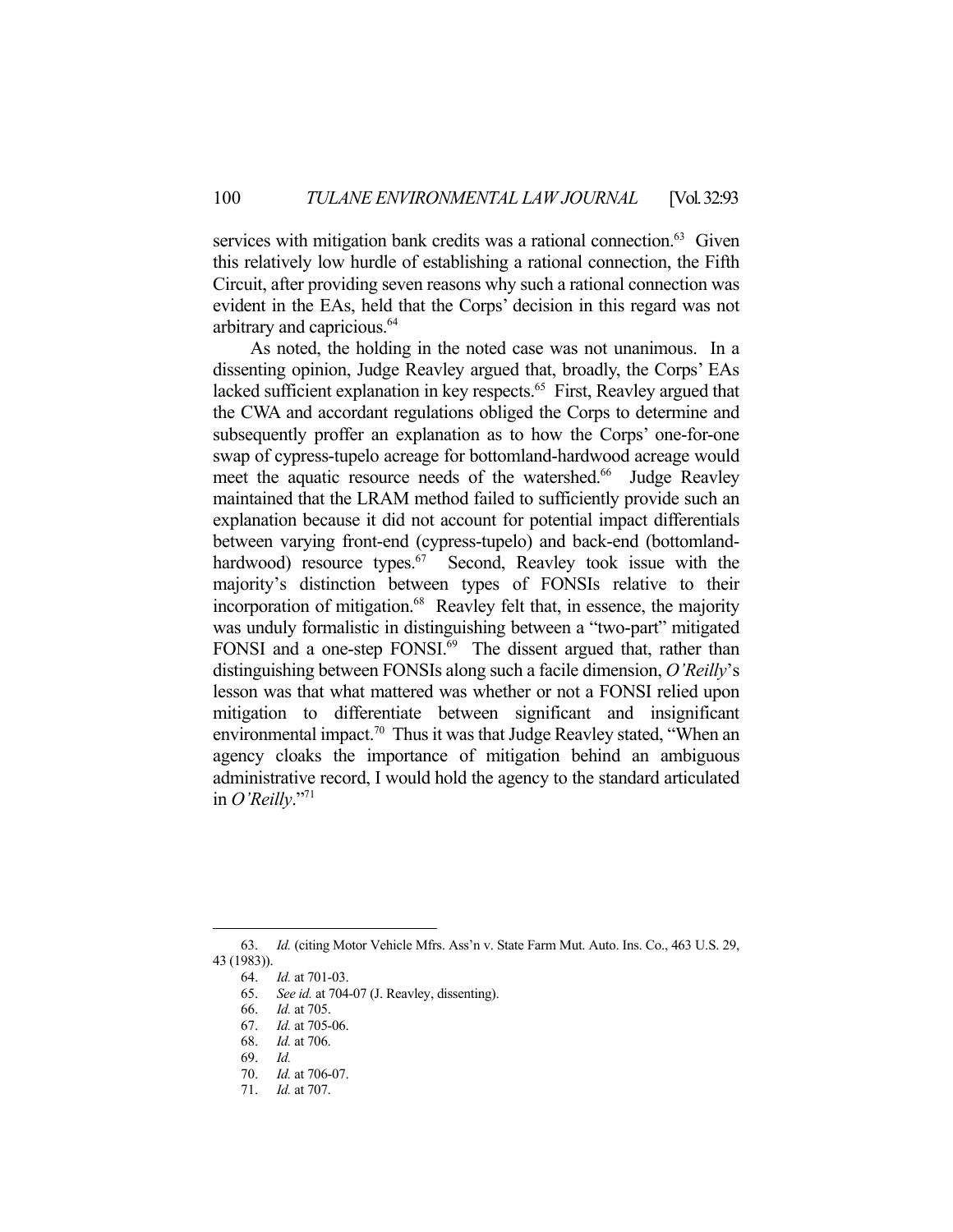# IV. ANALYSIS

 In the noted case, differences between the majority and dissent may carry critical importance for future NEPA and Corps permitting battles.<sup>72</sup> First, NEPA's EA and EIS requirements are predicated on finding and analyzing potential significant impacts to the human environment.<sup>73</sup> In the noted case, the majority's distinction between a FONSI and a "mitigated FONSI" potentially diminishes the scenarios in which an EIS would be required.74 While an EA may disclose some environmental impacts, it lacks the expansive detail comprised by an EIS.<sup>75</sup> By allowing an agency to more readily avoid an EIS by issuing a FONSI including whatever purported mitigation techniques, the court may have defanged the "detailed statement" requirement that lies at the heart of NEPA.<sup>76</sup> Further, by also accepting, in particular, an EA's conclusion that mitigation techniques would somehow provide for *no* incremental impact whatsoever, the court doubled down on its reliance upon largely unexplained mitigation measures as it eschewed scrutiny of possible cumulative effects with regard to accumulating spoil banks.<sup>77</sup> Even further, given, as noted by the dissent, the exceedingly fine line drawn<sup>78</sup> by the appeals court between a FONSI that incorporates mitigation techniques and a "mitigated FONSI," the Fifth Circuit may have overstepped its bounds given the deferential standard of review; in other words, the court here had to stretch to justify its decision relative to the abuse-of-discretion standard.79

Second, the majority rested their decision on "particular" deference to the LRAM, while the dissent noted its lack of a "critical explanatory component."80 The facts of the case make clear that the Corps swapped, on a one-for-one basis, acres of cypress-tupelo swamp for acres of

 <sup>72.</sup> *See, e.g.*, *id.* at 706 (J. Reavley, dissenting) ("Whatever the ultimate merits of the plaintiffs' claim under the National Environmental Policy Act, we ought to at least apply the right standard.").

 <sup>73.</sup> National Environmental Policy Act of 1969, 42 U.S.C. § 4332(C) (2018).

 <sup>74.</sup> *See, e.g.*, *Atchafalaya Basinkeeper*, 894 F.3d at 707 (J. Reavley, dissenting) ("[T]he record obscures whether the impacts would have been significant absent the mitigation.").

 <sup>75.</sup> *See, e.g.*, *id.* at 695 (noting that NEPA requires a "concise" EA in order to determine whether an EIS is required).

 <sup>76.</sup> *See* 42 U.S.C. § 4332(C).

 <sup>77.</sup> *See Atchafalaya Basinkeeper*, 894 F.3d at 703 ("Here, the EAs concluded that, because of appropriate mitigation measures . . . there would be *no incremental impact*.").

 <sup>78.</sup> *See id.* at 706-07 (J. Reavley, dissenting) (stating, with regard to the distinction between the two types of FONSIs, that it was "all form with no substance" and allowed the Corps to "tiptoe on a nonexistent fence").

 <sup>79.</sup> *See id.* at 696 (noting that the standard of review was abuse of discretion).

 <sup>80.</sup> *Id.* at 701, 705 (J. Reavley, dissenting).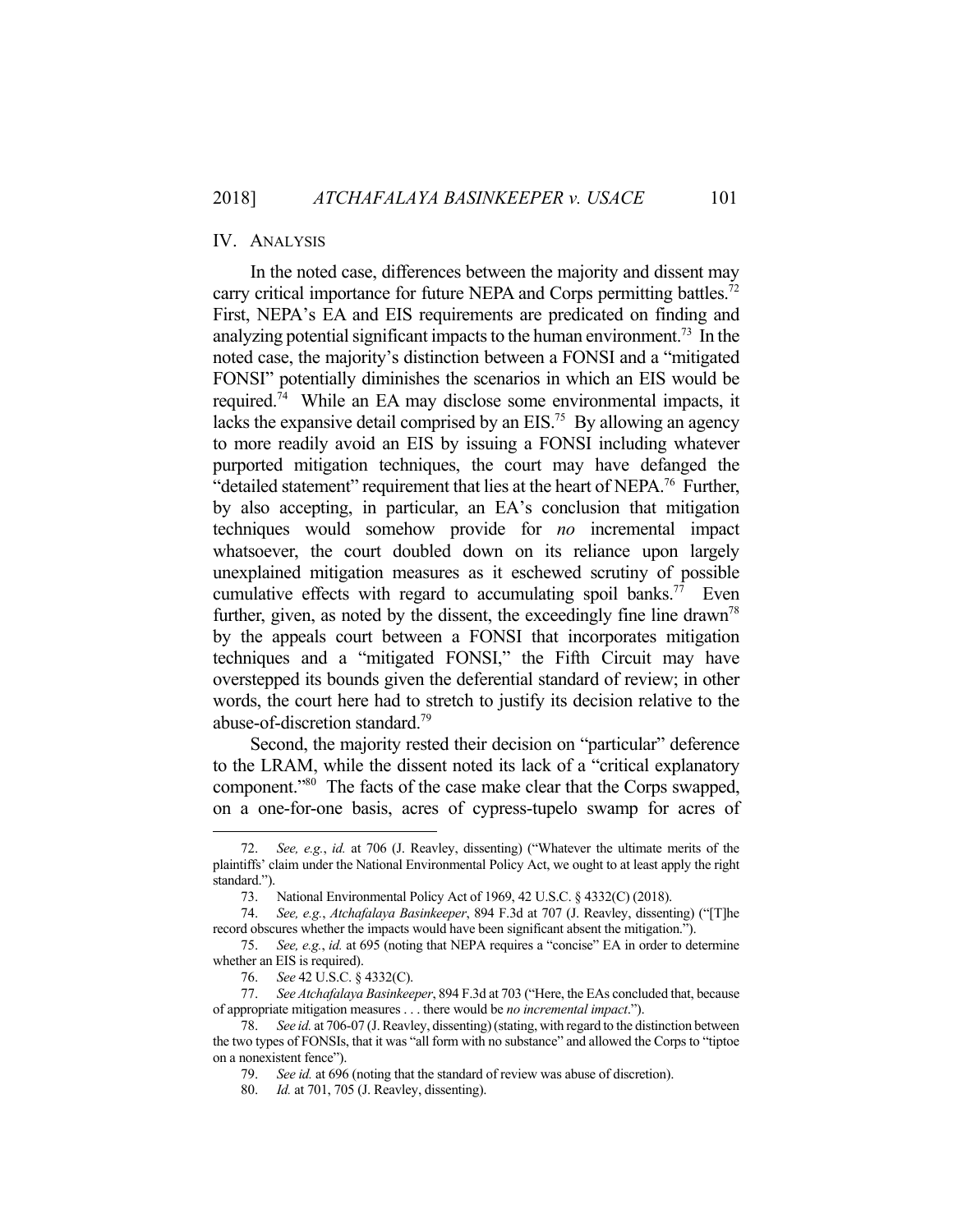bottomland-hardwood.<sup>81</sup> Both majority and dissent agreed that the LRAM took many factors into account, but the dissent noted, critically, that resource type was not accounted for under the LRAM.<sup>82</sup> Under the CWA, the Corps owes a duty to determine that the aquatic resource needs of the watershed have been met and to document that basis in the record.<sup>83</sup> Cypress-tupelo swamp and bottomland-hardwood are classified differently because they supply different functions as defined in CWA regulations.84 Thus, a one-for-one swap of different resource types could clearly alter environmental structure and function in those areas.<sup>85</sup> By deferring decisions to the LRAM (or similar models) without requiring additional explanation when resource types have been substituted, courts may contravene key CWA provisions and regulations by allowing undue alteration of environmental structure and function.<sup>86</sup>

# V. CONCLUSION

 While the Fifth Circuit's holding in this case will be celebrated by pipeline supporters, environmentalists will remain deeply unsatisfied with this result. They will inevitably see this case as an erosion of protections under, in particular, NEPA. Though the majority and dissent both cite to NEPA, *O'Reilly*, and the same regulations, they arrived at vastly different conclusions. Accordingly, battles over these regulations are likely to appear again within the Fifth Circuit and beyond. If other circuits choose to distinguish between types of mitigated FONSIs like the Fifth Circuit has done, sensitive areas where out-kind mitigation strategies are used could be put in especial danger, especially when considering a similar refusal to acknowledge cumulative impacts.

 Though protesters from around the nation continue to flock to the Atchafalaya Basin with the goal of slowing construction, the wisdom of the Fifth Circuit's ruling will be revealed over time. Construction on the pipeline resumed soon after the injunction was lifted. If the Corps' EAs were accurate, the Atchafalaya Basin will sustain no significant damage while construction will add some jobs and resources to the local economy. If the pipeline's construction results in significant damage to the Basin, it

<u>.</u>

 <sup>81.</sup> *Id.* at 705 (J. Reavley, dissenting).

 <sup>82.</sup> *Id.* at 701, 705-06 (J. Reavley, dissenting).

 <sup>83.</sup> *Id.* at 699-700.

 <sup>84.</sup> *See id.* at 705-06 (J. Reavley, dissenting) ("The regulations prefer in-kind over out-ofkind mitigation precisely because different resource types supply different functions . . . ." (citing 33 C.F.R. § 332.3(e)(1) (2018))).

 <sup>85.</sup> *See id.*

 <sup>86.</sup> *See id.*